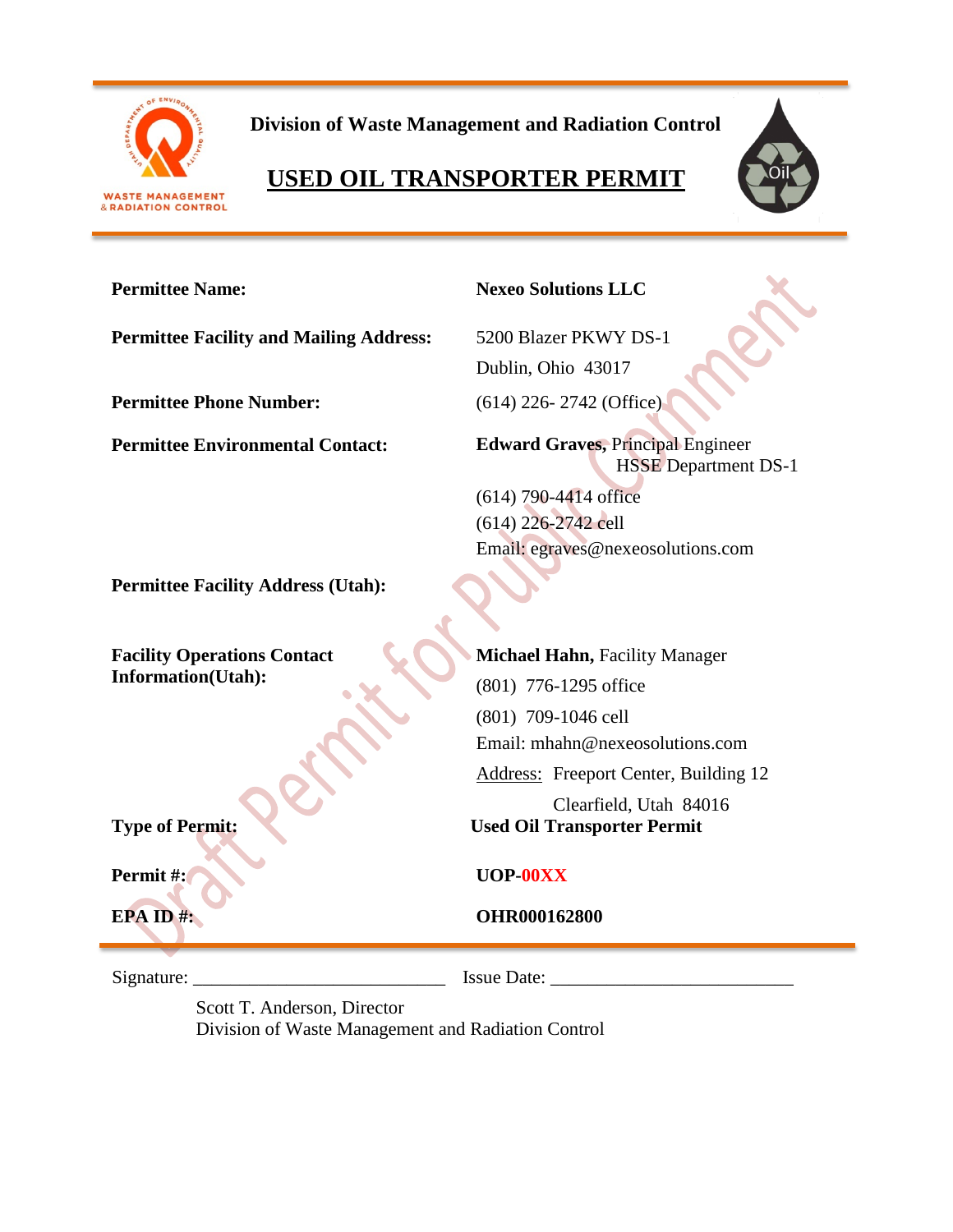## **I.A. Effect of Permit**

- I.A.1. Nexeo Solutions, LLC (hereafter referred to as "Permittee") is hereby authorized to operate as a Used Oil Transporter in accordance with all applicable requirements of R315-15 of the Utah Administrative Code (UAC) and of the Used Oil Management Act (the Act) 19-6-701 et. seq., Utah Code Annotated and this Permit.
- I.A.2. This Permit shall be effective for a term not to exceed ten years in accordance with the requirements of R315-15-15 of the Utah Administrative Code.
- I.A.3. Attachments incorporated by reference are enforceable conditions of this Permit, as are documents incorporated by reference into the attachments. Language in this Permit supersedes any conflicting language in the attachments or documents incorporated into the attachments.

#### **I.B. Permit Revocation**

I.B.1. Violation of any permit condition or failure to comply with any provision of the applicable statutes and rules may be grounds for enforcement actions, including revocation of this Permit. The Director shall notify the Permittee in writing of his intent to revoke this Permit.

#### **I.C. Permit Modification**

- I.C.1. The Permittee may request modifications to any item or activity covered by this Permit by submitting a written permit modification request to the Director. If the Director determines the modification request is substantive, a public hearing, a 15 day public comment period or both may be required before the modification request may be determined. Implementing a substantive modification prior to the Director's written approval constitutes a violation of the Permit and may be grounds for enforcement action or permit revocation.
- I.C.2. The Permittee shall notify the Director in writing of any non-substantive changes, such as changes to the contact person, within 20 days of the change.
- I.C.3. The Director may modify this Permit as necessary to protect human health and the environment because of statutory or regulatory changes or because of operational changes affecting this Permit.

## **I.D. Spill Prevention, Emergency Controls and Maintenance**

- I.D.1. The Permittee shall maintain and operate all used oil transportation vehicles and associated equipment to minimize the possibility of fire, explosion or sudden or nonsudden release of used oil to the air, ground, soil, surface and groundwater and sewer systems.
- I.D.2. In the event of a release of used oil, the Permittee shall comply with the Emergency Controls and reporting requirements specified in R315-15-9 of the Utah Administrative Code and the Permittee's Emergency Spill Plan in Attachment 1.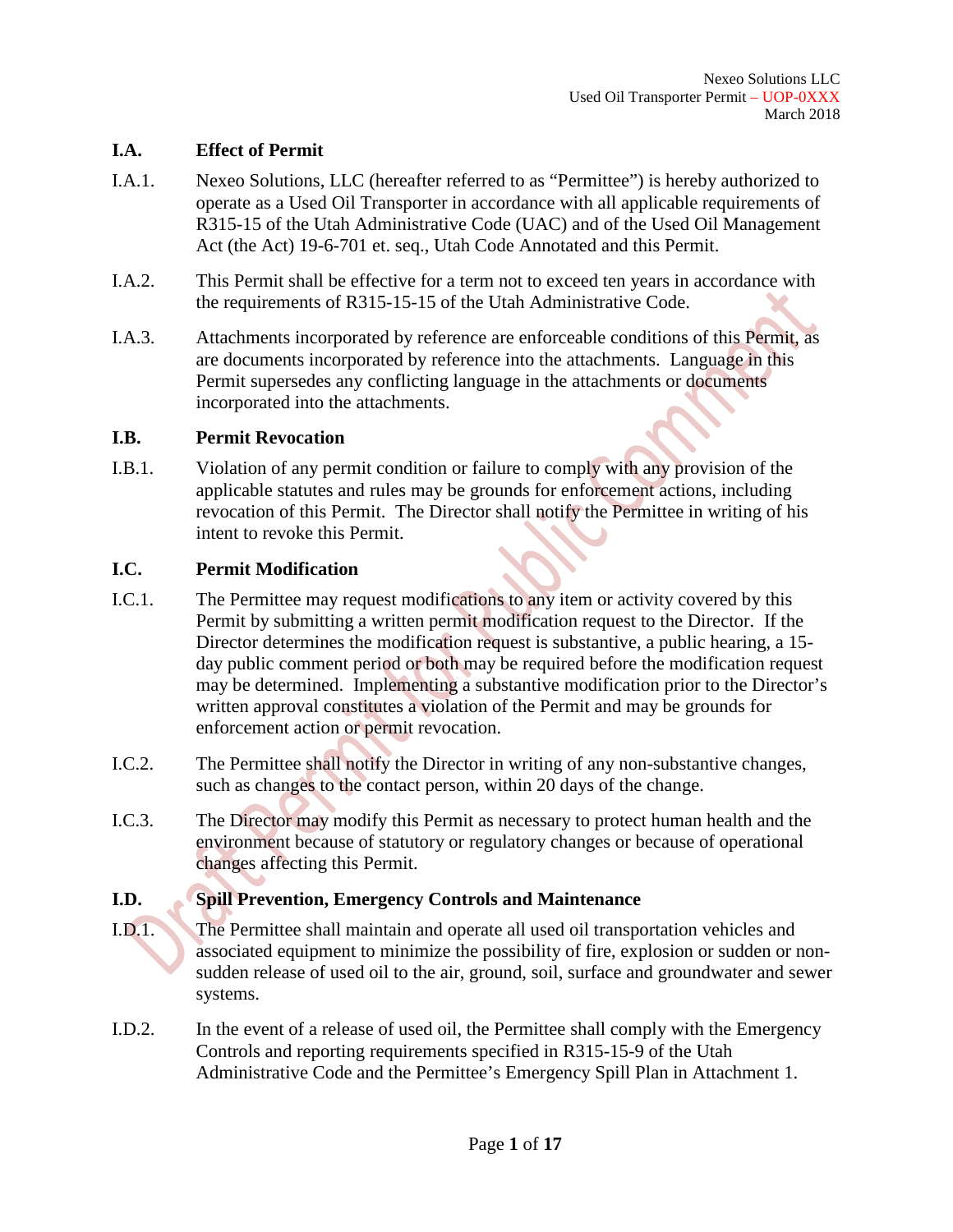#### **I.E. Record Retention**

- I.E.1. The Permittee shall maintain all applicable used oil records required by R315-15 of the Utah Administrative Code and this Permit at the Permittee's facility located at Freeport Center, Building 12 Clearfield, Utah 84016.
- I.E.2. All records shall be readily accessible for review by representatives of the Director. Records may be in a hard copy or electronic format. Records shall be maintained for a minimum of three years.

## **I.F. Tracking**

- I.F.1. The Permittee shall keep written transportation records for both the collection and delivery of used oil. Collection and delivery records may be a log, invoice, manifest, bill of lading or other shipping document.
- I.F.2. The collection records shall include the generator's, transporter's, transfer facility's, off -specification burner's or processor's name and signature (dated upon receipt), address, volume of used oil collected and EPA identification number if applicable.
- I.F.3. The halogen content from screening tests, analytical laboratory testing or generator knowledge shall be documented on the used oil record/bill of lading at each used oil collection location prior to loading for transportation. The halogen content determination method (i.e., test or GenKno) shall be documented on the shipping document in accordance with Attachment 2 (Procedures for Recording Halogen Content).
- I.F.4. The Permittee shall document the PCB concentration based on analytical results of used transformer oil prior to collection and transport.
- I.F.5. The delivery records shall include the Permittee's name, address, EPA identification number, vehicle designation number, driver name, date of delivery, the volume of used oil delivered and the type of delivery (i.e., bulk oil in tankers or containerized, specifying container types and numbers).
- I.F.5.a. The used oil records shall include the receiving transfer facilities, off-specification burner's, processor's or other transporter's name and signature (dated upon receipt), address and EPA identification number.
- I.F.5.b. The Permittee shall create a new delivery record for internal transfers between the Permittee's transportation vehicles.

## **I.G. Transportation Operations**

- I.G.1. The Permittee is authorized to transport used oil and deliver the used oil to another permitted transporter, transfer facility, processor and re-refiner or used oil burner in accordance with R315-15-4.4 of the Utah Administrative Code.
- I.G.2. Transportation of oily water will be managed as used oil if the used oil is destined to be recovered in accordance with R315-15 of the Utah Administrative Code and this Permit.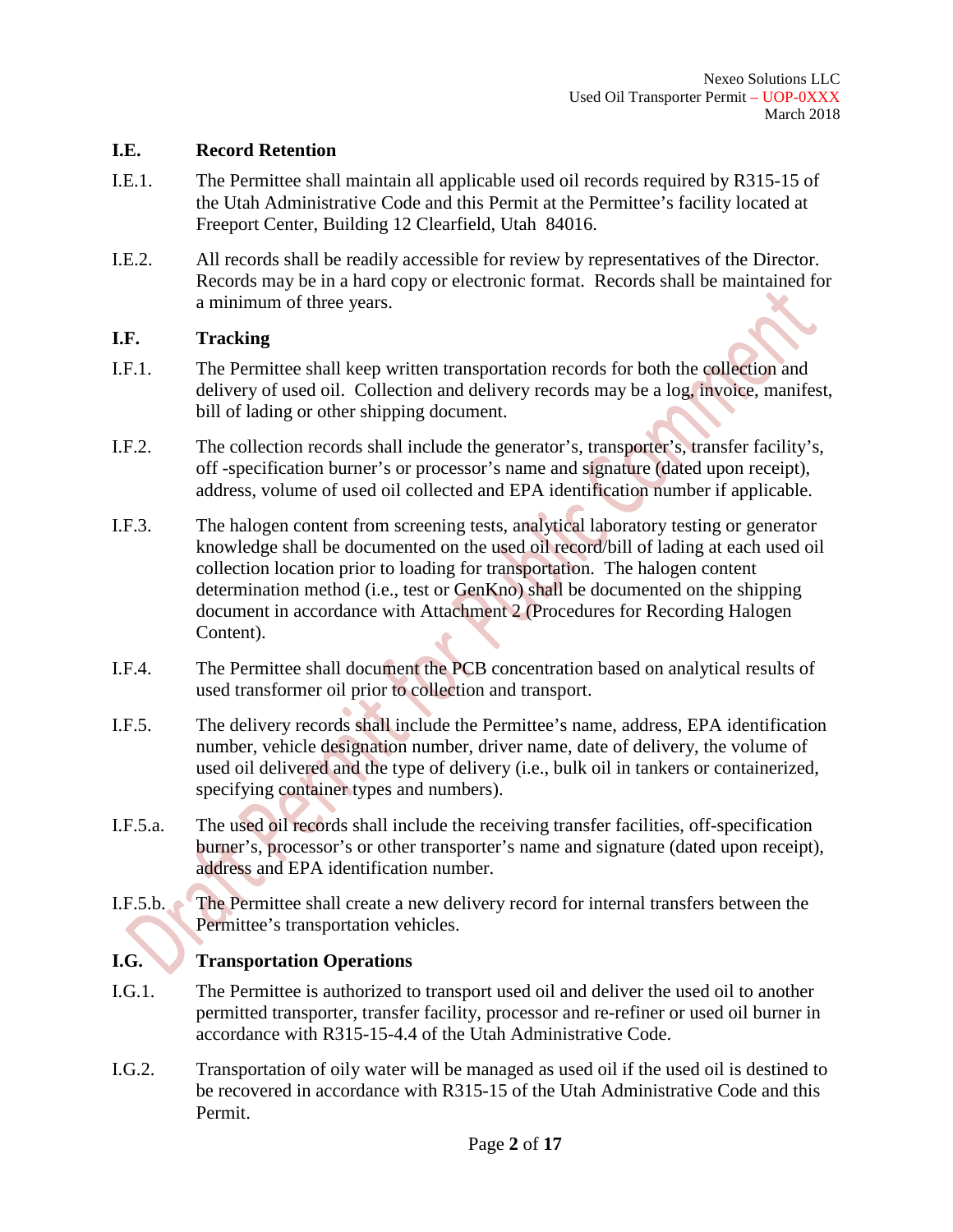- I.G.3. The Permittee shall only accept used oil or oily water, subject to R315-15 of the Utah Administrative Code that has halogen concentrations less than 1,000 ppm unless rebutted in accordance with Attachment 3 (Sampling and Analytical Plan) unless the oil is generated by a Very Small Quantity Generator (VSQG), formerly CESQG, or Do-It-Yourselfer Collection Center (Type A or B).
- I.G.4. The Permittee shall comply with TSCA regulations when transporting used oil with PCB concentrations greater than or equal to 50 mg/kg.

#### **I.H. Sampling and Analysis Halogen Determination**

I.H.1. The Permittee shall follow all sampling and analytical procedures in Attachment 3 (Sampling and Analytical Plan) and Attachment 4 (Sampling Procedures) when conducting used oil sampling and analytical testing to meet the requirements of R315- 15 of the Utah Administrative Code and this Permit.

#### **I.I. Prohibited Waste**

- I.I.1. Used oil that has been mixed with hazardous waste as defined by R315-261 of the Utah Administrative Code or PCBs as defined by R315-301-2(53) of the Utah Administrative Code shall no longer be managed as used oil and shall be subject to applicable hazardous waste and PCB-contaminated waste rules.
- I.I.2. Used oil shall not be stored in tanks, containers or storage units that previously stored hazardous waste unless these tanks, containers and storage units have been cleaned in accordance with R315-261-7 of the Utah Administrative Code.
- I.I.3. The Permittee shall not place, manage, discard or otherwise dispose of used oil in any manner other than specified in R315-15-1.3 of the Utah Administrative Code.

## **I.J. Waste Disposal**

- I.J.1. The Permittee shall properly characterize used oil waste related material to determine if the wastes are hazardous or non-hazardous in accordance with R315-15-8 of the Utah Administrative Code and manage accordingly.
- I.J.2. The Permittee shall maintain records showing characterization, handling and disposal of waste generated.

## **I.K**. **Used Oil Storage**

- I.K.1. The Permittee shall not store used oil in Utah longer than 24 hours without first obtaining a transfer facility or processor permit for that storage location. This includes storing used oil in vehicles at loading and unloading docks and parking areas.
- I.K.2. The Permittee shall notify the Director if the 24-hour storage is exceeded due to mechanical failure of the Permittee's transportation vehicle prior to exceeding the 24 hour storage requirement.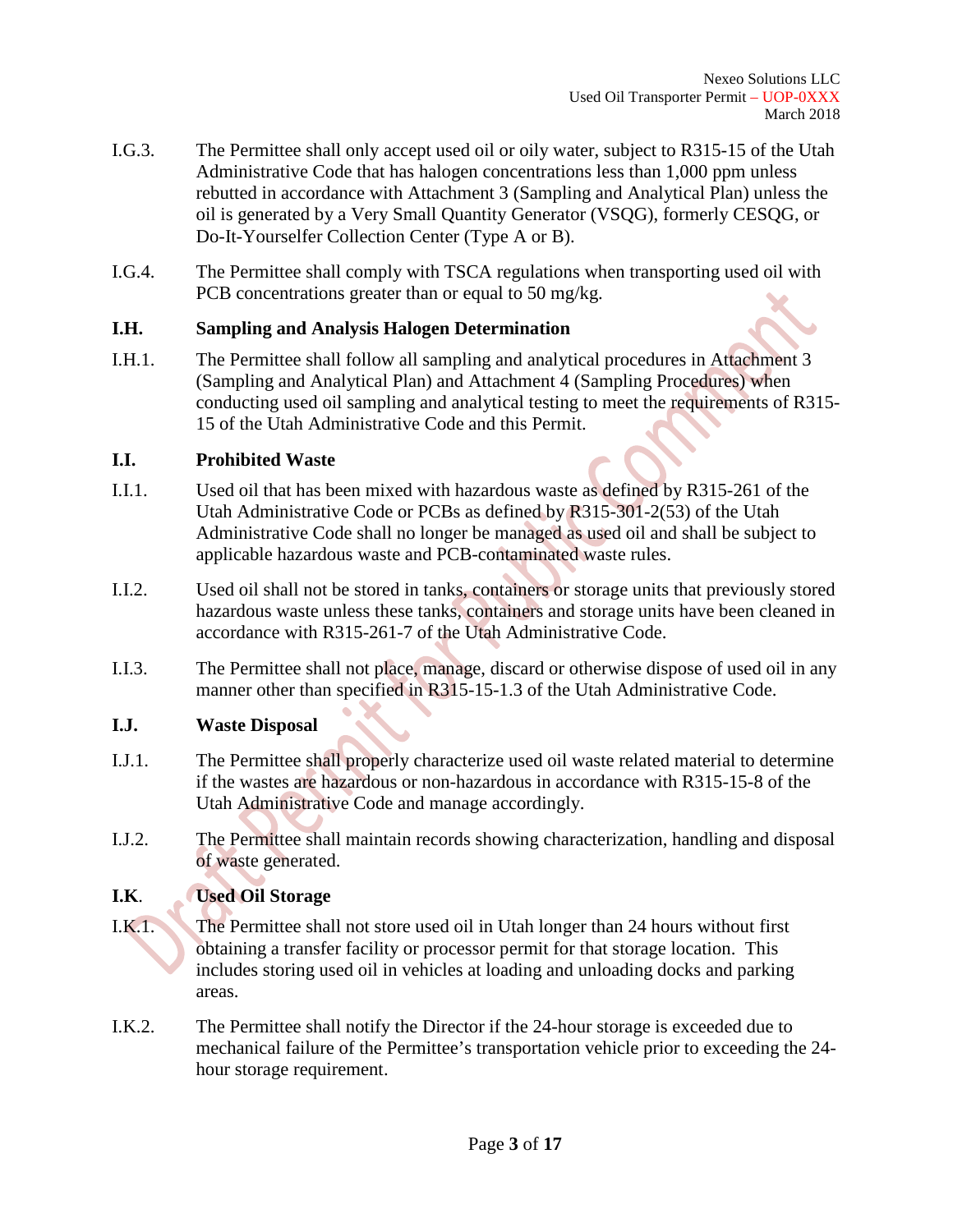#### **I.L. Liability and Financial Requirements**

- I.L.1. The Permittee shall procure and maintain general liability and sudden used oil thirdparty environmental pollution liability coverage for the Permittee's operations as required by R315-15-10 of the Utah Administrative Code.
- I.L.2. The Permittee shall provide documentation of financial responsibility, environmental pollution legal liability and general liability coverage annually to the Director for review and approval by March 1 of each reporting year with the Annual Report Form UO 004.
- I.L.3 The Permittee shall provide documentation of financial responsibility, environmental pollution legal liability and general liability coverage to the Director upon request.
- I.L.4. The Permittee shall notify the Director immediately of any changes to the extent and type of liability coverage in accordance with R315-15-10 of the Utah Administrative Code.

## **I.M. Used Oil Handler Certificate**

I.M.1. In accordance with R315-15-4 of the Utah Administrative Code, the Permittee shall not operate as a used oil transporter without obtaining annually a Used Oil Handler Certificate from the Director. The Permittee shall pay a used oil handler fee, pursuant to Utah Code 63J-1-504, by December 31 of each calendar year to receive certification for the upcoming calendar year.

## **I.N. Inspection and Inspection Access**

- I.N.1. Any duly authorized employee of the Director may, at any reasonable time and upon presentation of credentials, have access to and the right to copy any records relating to used oil and to inspect, audit or sample. The employee may also make record of the inspection by photographic, electronic, audio, video or any other reasonable means to determine compliance.
- I.N.2. An authorized employee may collect soil, groundwater or surface water samples to evaluate the facility's compliance.
- I.N.3. Failure to allow reasonable access to the property by an authorized employee may constitute "denial of access" and may be grounds for enforcement action or permit revocation.

# **I.O. Annual Report**

I.O.1. The Permittee shall prepare and submit an Annual Report to the Director by March 1 of the previous year. The Annual Report shall describe the Permittee's used oil activities in Utah and document financial assurance using the Division's Used Oil Transporter Annual Report form (UO 004) as required by R315-15-13.4 of the Utah Administrative Code.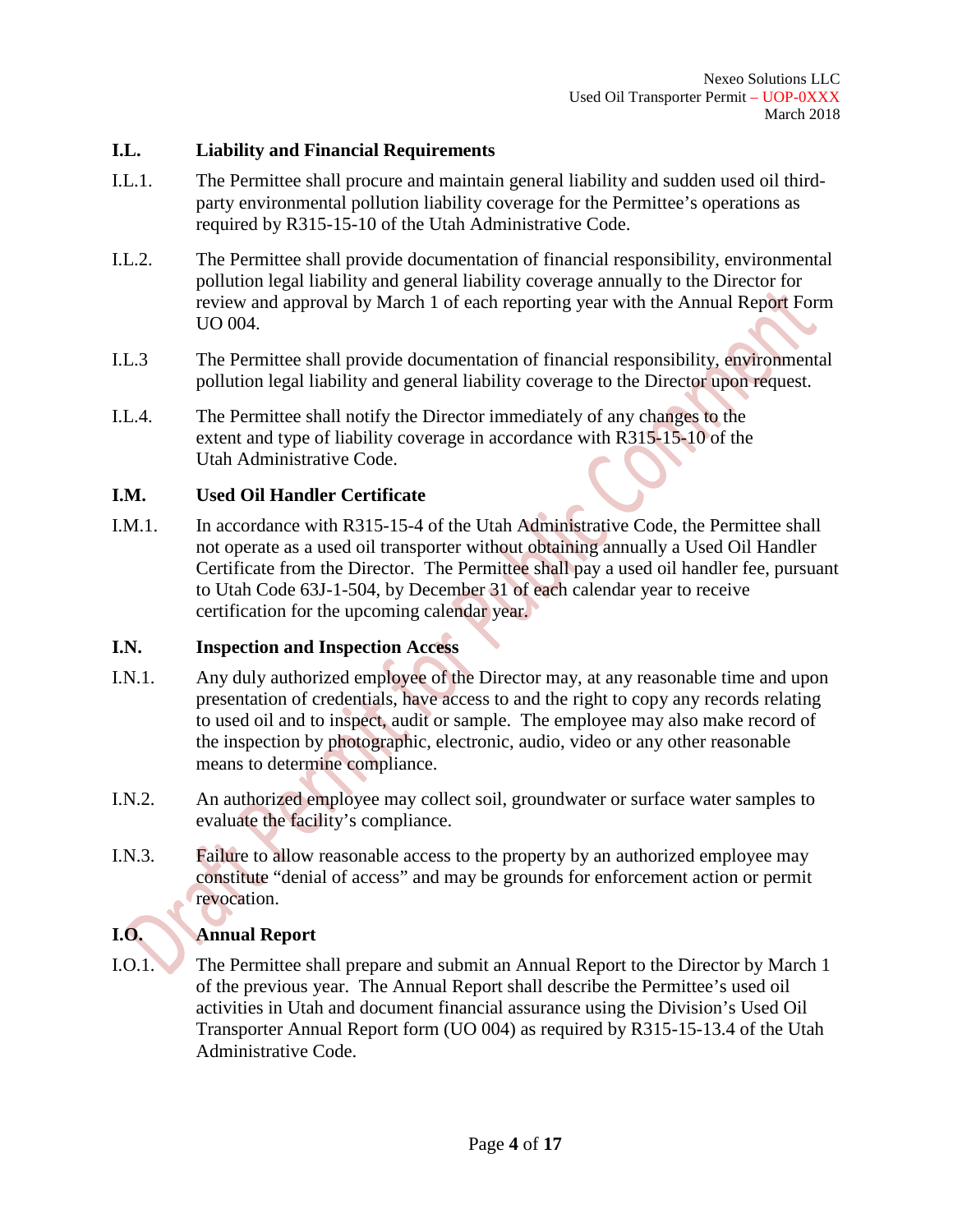## **I.P. Other Laws**

I.P.1. Nothing in this Permit shall be construed to relieve the Permittee of his obligation to comply with any Federal, State or local law.

## **I.Q. Enforceability**

I.Q.1. Violations documented through the enforcement process pursuant to Utah Code Annotated 19-6-112 may result in penalties in accordance with R315-102 of the Utah Administrative Code.

#### **I.R**. **Effective Date**

I.R.1. The permit is effective on the date of signature by the Director.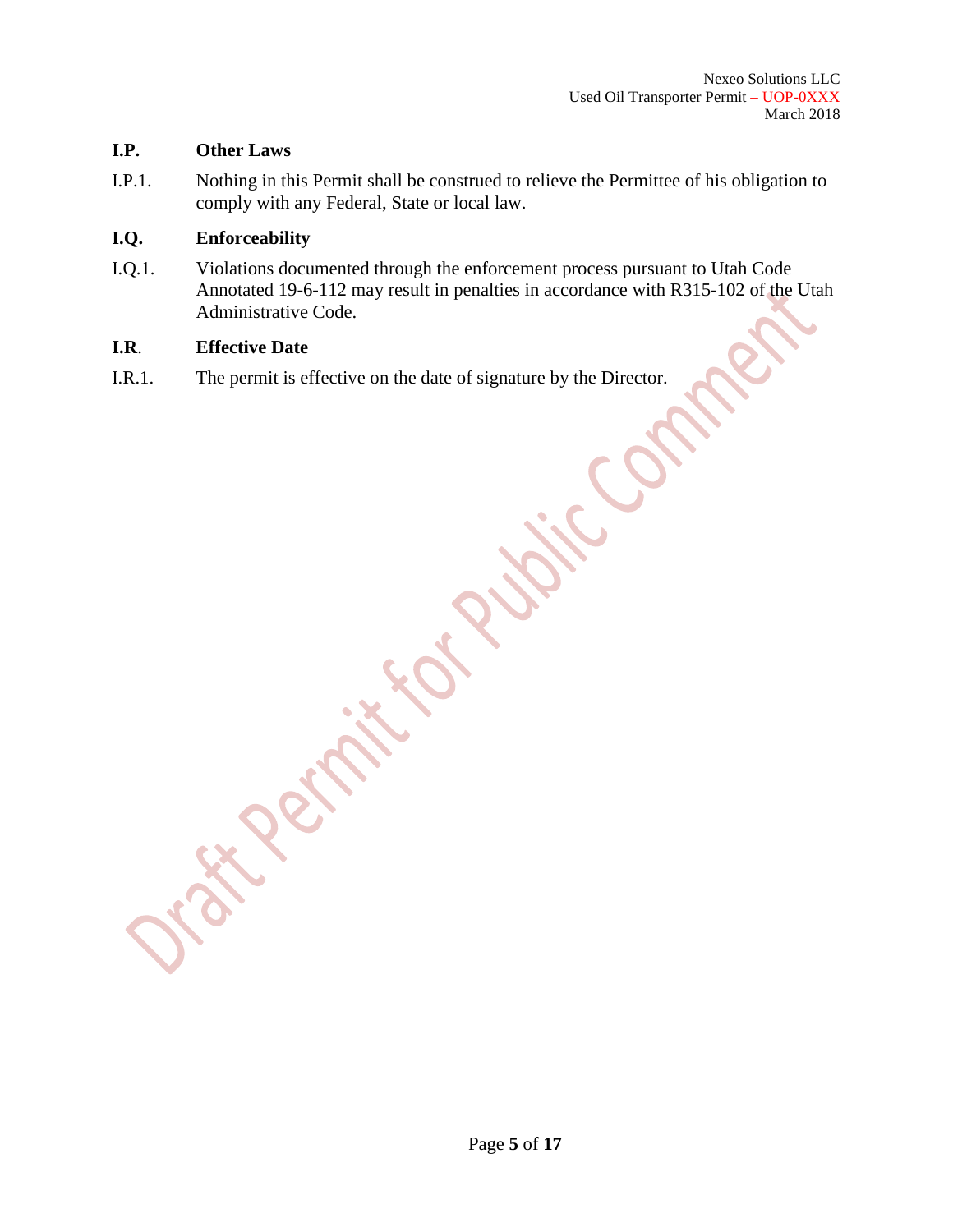## **II.A. Transport Vehicle Requirements**

II.A.1. The Permittee shall only transport used oil in the types of vehicles listed in Table II.A.

## **Table II.A: Vehicle Description**

| <b>Type of Vehicle</b>         | <b>Used Oil Capacity (gallons)</b> |  |
|--------------------------------|------------------------------------|--|
| <b>Box Trucks/Van Trailers</b> | 5,000                              |  |

- II.A.2. All bulk used oil transport vehicles operated by the Permittee shall have the words "USED OIL" on both sides of the transport vehicle in a contrasting color that is distinguishable from the background color and at least three inches tall. These designations shall be in place at all times the transport vehicle is transporting or storing used oil. Individual containers of used oil shall be labeled "Used Oil".
- II.A.3. All Permittee's vehicles which transport used oil shall have a copy of the Permittee's Used Oil Emergency Spill Plan (Attachment 1) maintained in the vehicle at all times.
- II.A.4. The Permittee shall maintain Emergency Spill Cleanup materials in all vehicles used to transport used oil as specified in Attachment 1 (Emergency Spill Plan) of this Permit.

## **II.B. Used Oil Loading and Unloading Requirements**

- II.B.1. The Permittee shall determine if the halogen content is less than 1,000 ppm prior to loading the used oil in accordance with Attachment 3 (Sampling and Analytical Plan). The result shall be recorded on the transportation document (e.g., bill of lading).
- II.B.2. The Permittee shall secure the vehicle by positioning wheel chocks and applying the emergency brakes before loading or unloading used oil.
- II.B.3. The Permittee shall inspect all used oil collection equipment, if applicable (e.g., vehicles and associated pumping equipment) for any damage prior to use.
- II.B.4. The Permittee shall place buckets or other containers under piping connections to collect drips of used oil during loading and unloading operations.
- II.B.5. The Permittee shall ensure the amount of used oil to be loaded into the transport vehicle will not exceed the carrying capacity. The Permittee shall utilize a calibrated gauging instrument to measure used oil volume in each collection vehicle/tanker.
- II.B.6. The Permittee is not authorized to perform used oil rail car transfers.

## **II.C. Used Oil Sampling and Analysis**

II.C.1. The Permittee shall determine the halogen concentration and PCB concentration, if applicable, prior to acceptance of the used oil as required in this Permit and Attachment 3 (Sampling and Analysis Plan).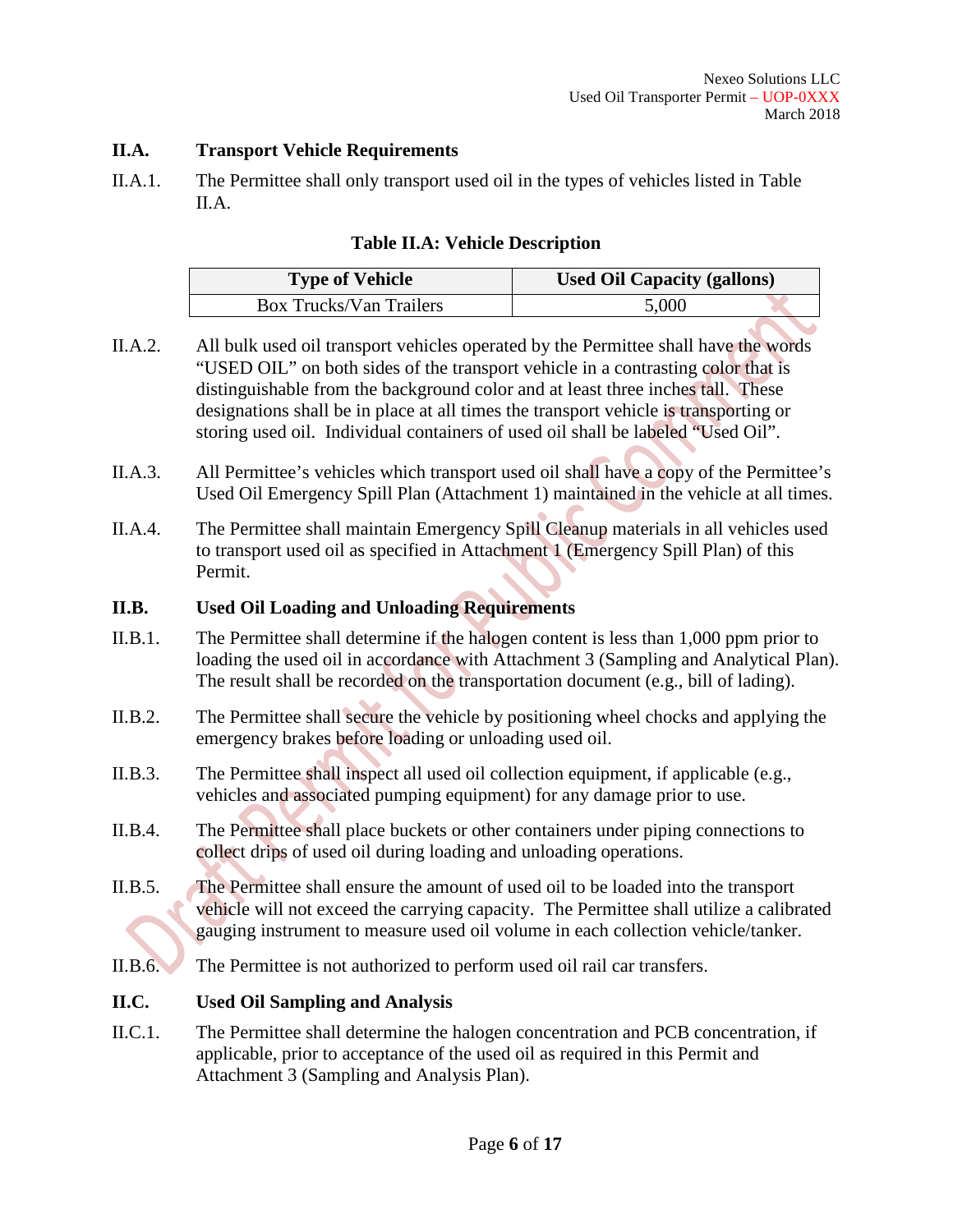## **II.D. Rebuttable Presumption**

- II.D.1. Used oil with total halogen concentrations greater than 1,000 mg/kg (ppm) is presumed to have been mixed with a hazardous waste and shall be managed as a hazardous waste unless the Permittee successfully rebuts the presumption.
- II.D.2. Used oil with halogen concentrations between 1,000 ppm and 4,000 ppm may be accepted for transport, if the Permittee rebuts the hazardous waste presumption or has documentation (analytical data) from a prior used oil handler that the used oil is not a hazardous waste or if the used oil is solely from a Very Small Quantity Generators (VSQG), or is DIYer used oil from a collection center. The Permittee shall attach any analytical results used to rebut the hazardous waste presumption, to the shipping documents.
- II.D.3. The Permittee may rebut the hazardous waste presumption in accordance with R315- 15-4.5 of the Utah Administrative Code if the Permittee can demonstrate that the halogens in the used oil originated from sources other than halogenated hazardous constituents listed in Appendix VIII of 40 CFR 261.
- II.D.4. If the additional testing shows that the used oil has been mixed with a listed hazardous waste described in R315-261 of the Utah Administrative Code, the mixture is subject to regulation as a hazardous waste if the concentration of any individual compound listed in R315-261 Appendix VIII is greater than or equal to 100 mg/kg (ppm).
- II.D.5. The rebuttable presumption does not apply to metalworking oils/fluids containing chlorinated paraffins if they are processed through a tolling arrangement as described in R315-15-2.5(c) of the Utah Administrative Code to reclaim metalworking oils/fluids. The rebuttable presumption does apply to metalworking oils/fluids if such oils/fluids are recycled in any other manner or disposed.
- II.D.6. The rebuttable presumption does not apply to used oils contaminated with chlorofluorocarbons (CFCs) removed from refrigeration units if the CFCs are destined for reclamation. The rebuttable presumption does apply to used oils contaminated with CFCs that have been mixed with used oil from sources other than refrigeration units.

## **II.E. Used Oil Training**

- II.E.1. The Permittee shall train handlers of used oil in accordance with R315-15-4 of the Utah Administrative Code and the requirements of this Permit. New employees may not manage or process used oil without a trained employee present until used oil training is completed.
- II.E.2. The Permittee shall document that employees are trained in the identification of used oil, recordkeeping requirements and facility used oil procedures for handling, transporting, sample collection procedures, halogen screening and laboratory analytical methods, rebuttable presumption testing, the appropriate use of "generator knowledge" when determining the halogen content of used oil in lieu of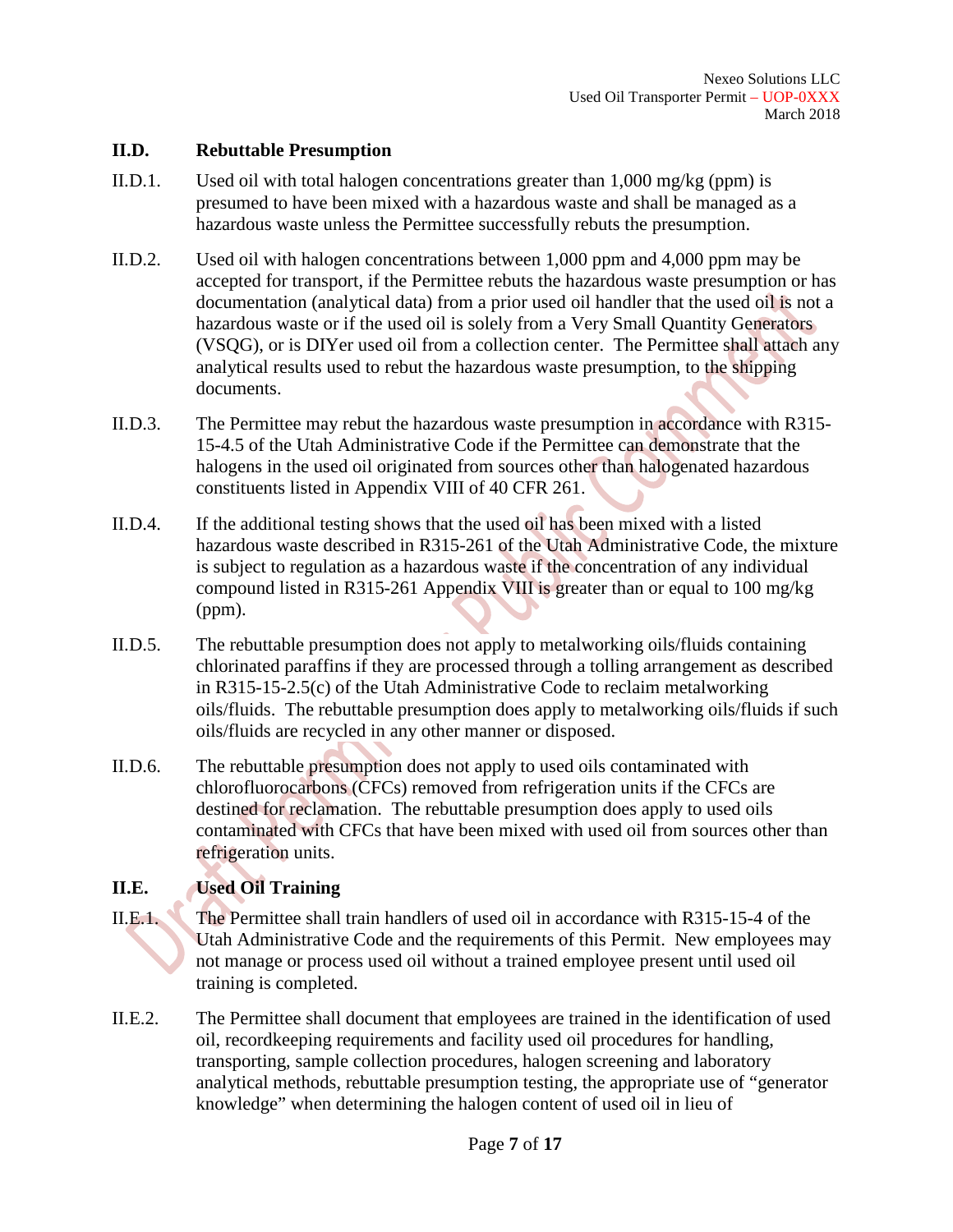screening/analytical testing, proper waste disposal, facility compliance, recordkeeping, the submittal of annual reports and financial assurance documents required by this Permit and the facility's Emergency Spill Plan (Attachment 1) spill reporting and personal safety.

- II.E.3. Employees collecting and performing field halogen testing shall be trained and demonstrate competence in collecting a representative used oil sample and testing for halogens using a CLOR-D-TECT<sup>®</sup> kit prior to fieldwork.
- II.E.4. The Permittee shall provide, at a minimum, an annual used oil training refresher course for employees handling used oil. Additional training is required if the Permittee changes used oil handling procedures or this Permit is modified.
- II.E.5. The Permittee shall keep training records for each employee for a minimum of three years. Employees and supervisors shall sign and date training attendance sheets to document class attendance.

#### **II.F. Spill Response, Remediation, and Reporting**

- II.F.1. In accordance with R315-15-9.1(a) of the Utah Administrative Code, the person responsible for the spill shall immediately take appropriate action to minimize the threat to human health and the environment and notify the DEQ Hotline at (801) 536- 4123 if the spill is greater than 25 gallons or for smaller spills that pose threat to human health or the environment.
- II.F.2. Responders shall take action to prevent spill from spreading by utilizing absorbent, booms, pads, rags, etc. (Attachment 1- Emergency Spill Plan).
- II.F.3. Once the material is containerized, a waste determination shall be made to determine the material's disposition.
- II.F.4. The Permittee is responsible for the material release and shall recover oil and remediate any residue from the impacted soils, water, or other property, or take any other actions as required by the Director until there is no longer a hazard to human health or the environment.
- II.F.5. All costs associated with the cleanup shall be at the expense of the Permittee.
- II.F.6. Vehicle spill kits shall contain, at a minimum, the equipment listed in Attachment 1 (Emergency Spill Plan) of this Permit and shall be checked daily prior to collection activities.
- II.F.7. The Permittee shall report all relevant information, including the amount of waste generated from cleanup efforts, the characterization of the waste (i.e. hazardous or non-hazardous), final waste determination, and disposal records. The report shall also include actions taken by the Permittee to prevent future spills.
- II.F.8. An air, rail, highway or water transporter who has discharged used oil shall give notice, if required by 49 CFR 171.15, to the National Response Center at http://nrc.uscg.mil/nrchp.html, (800) 424-8802. In addition to the notification above,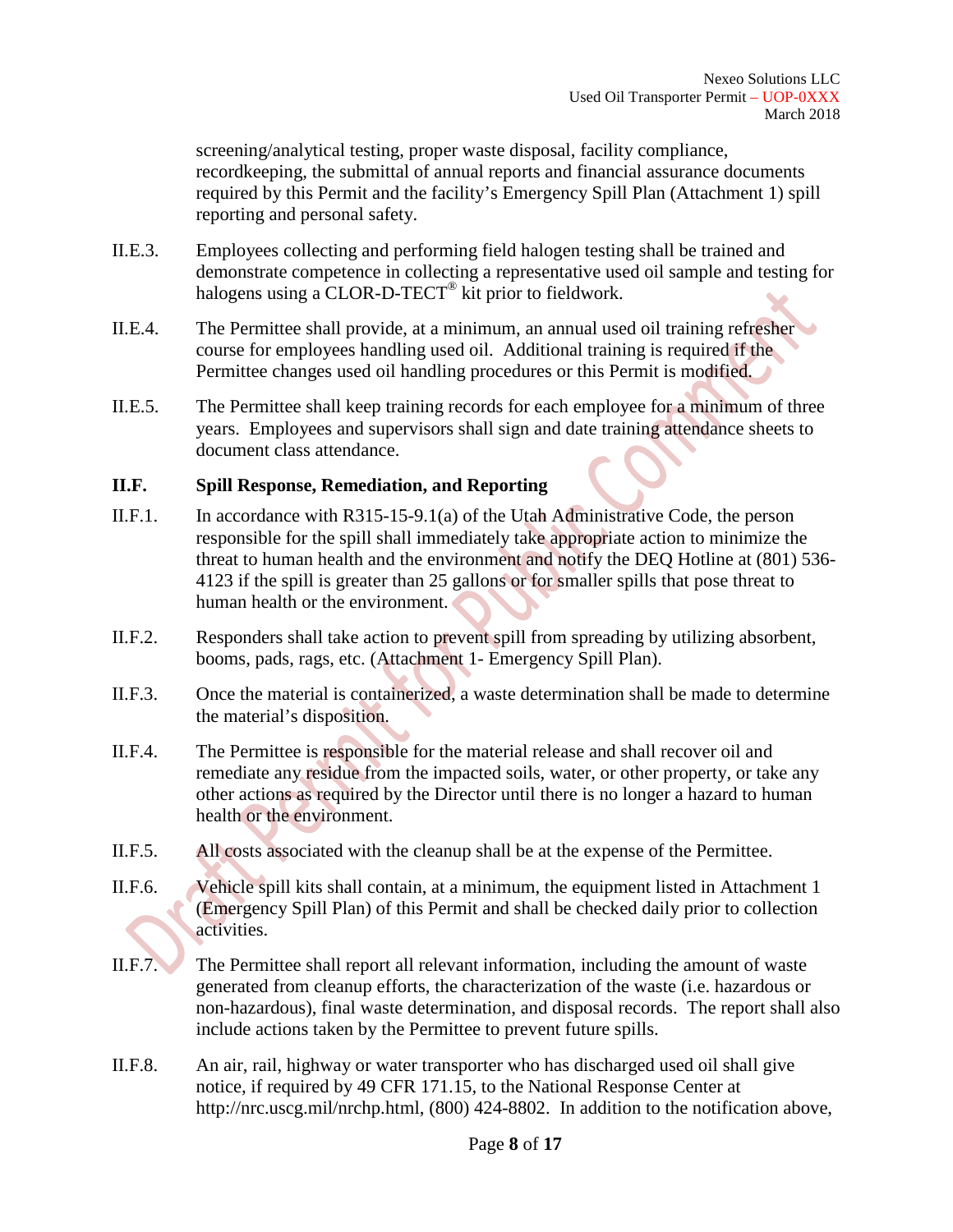a written report, as required in 49 CFR 171.16, shall be presented to the Director, Office of Hazardous Materials Regulations, Materials Transportation Bureau located in Washington, D.C., 20590.

II.F.9. In accordance with R315-15-9.4 of the Utah Administrative Code, the Permittee shall submit to the Director a written report within 15 days of any reportable release of used oil.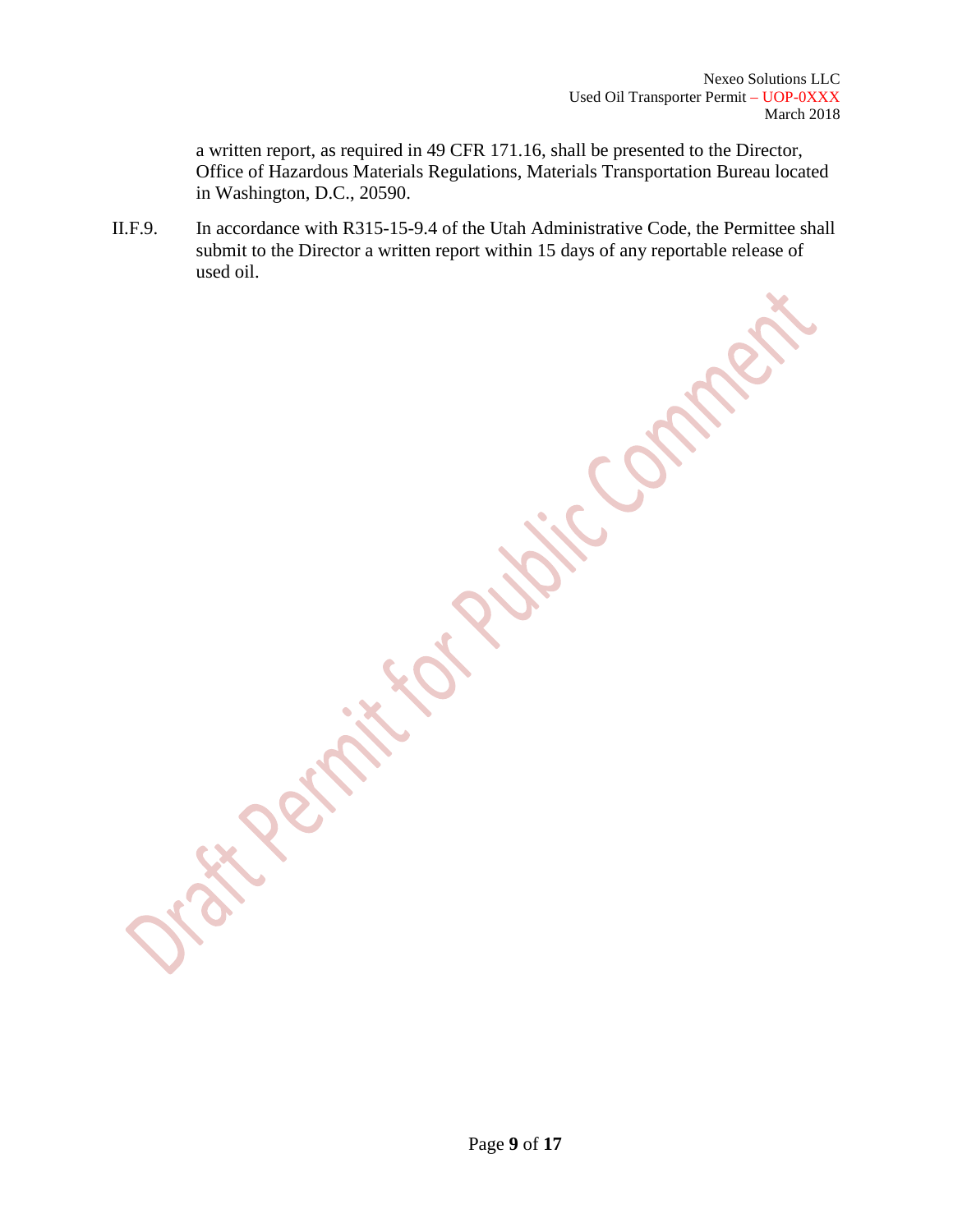## **Attachment 1**

## **Emergency Spill Plan**

## **General Procedures**

In the event of a release of used oil, the Nexeo employee will immediately take the following appropriate actions to contain and minimize the spill and the threat to life, health, environment and property:

- 1. The Nexeo employee will attempt to control or stop the leak if it can be done safely.
- 2. Use absorbent material, booms, spill pads and dirt dams and dikes if necessary to control the material. If possible, keep spilled material out of storm drains and open waterways.
- 3. Contact 911 emergency responders if needed.
- 4. Contact his supervisor.
- 5. If necessary, the supervisor will contact an authorized waste remediation company for assistance with the clean- up.
- 6. Used oil spills exceeding 25 gallons, or that pose a risk to human health and the environment, shall be reported Nexeo management, and to the Utah Department of Environmental Quality and any other applicable regulatory agency immediately after containment of the spill (Table 1).

|  |  | Table: 1: Regulatory Agency Notification Numbers |  |
|--|--|--------------------------------------------------|--|
|--|--|--------------------------------------------------|--|

| <b>Regulatory Agency</b>                                     | <b>Contact Phone Number</b>          |
|--------------------------------------------------------------|--------------------------------------|
| <b>National Response Center</b>                              | $(800)$ 424-8802 or $(202)$ 426-2675 |
| Utah Department of Environmental Quality<br>(within 24 hrs.) | $(801)$ 536-4123                     |
| Utah State Highway Patrol                                    | $(801)$ 538-3400                     |

- 7. The following information shall be provided by telephone to the Utah State Department of Environmental Quality's', 24-hour answering service at (801) 536- 4123:
- a. Name, telephone number and address of parties responsible for the release.
- b. Name, title and telephone number of individual reporting.
- c. Time and date of the release.
- d. Location of the release, as specific as possible including nearest town, city, highway or waterway.
- e. Description of released material found on the manifest or shipping document, along with the amount of material released.
- f. Cause of the release.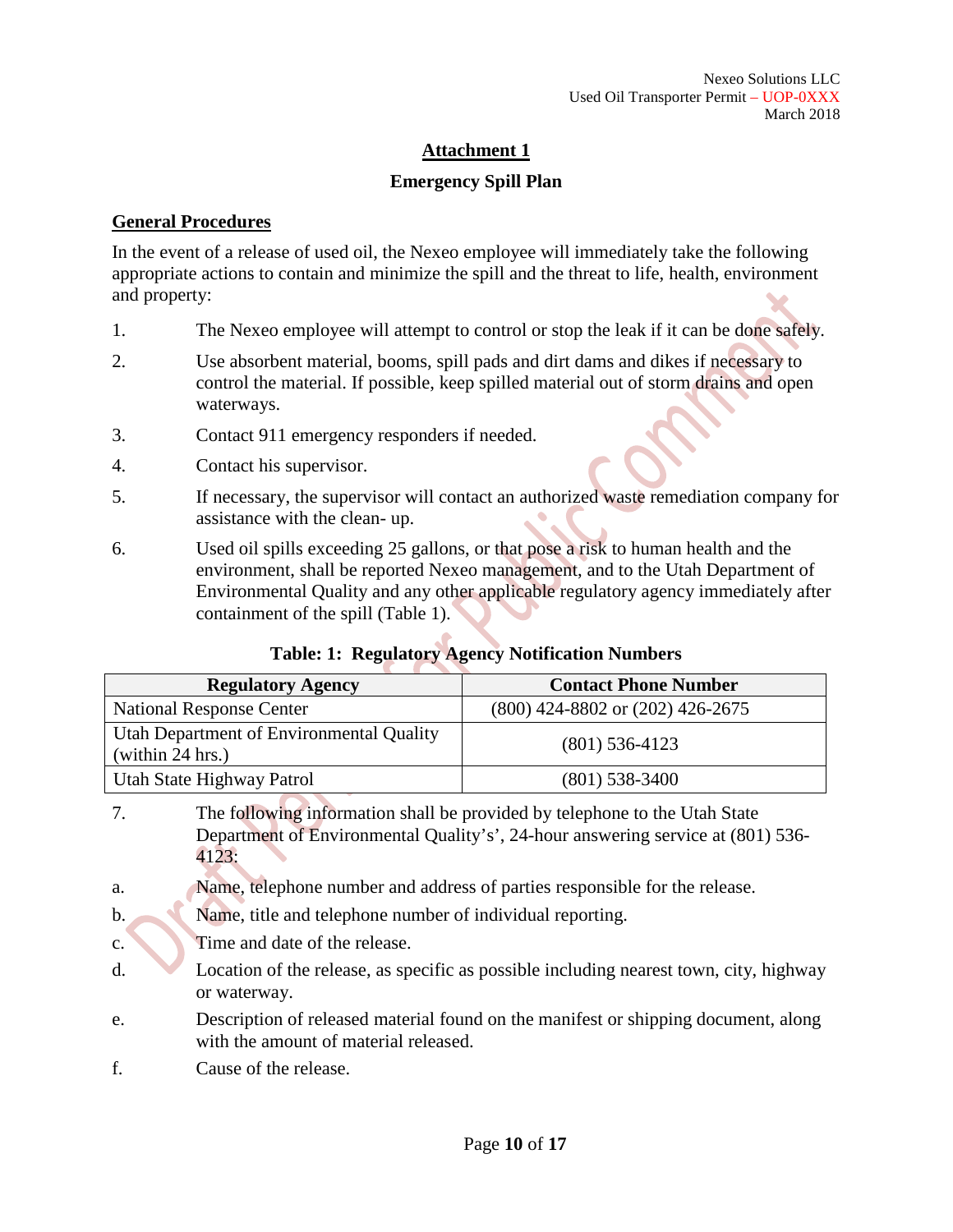- g. Possible hazards to human health or the environment and the emergency action taken to minimize the threat.
- h. The extent of injury, if any.
- 8. If a spill occurs on a highway or railway, employees should immediately stop the release if possible, secure the scene and contain the spill. Nexeo shall give notice, if required by 49 CFR 171.15 to the National Response Center (Table 1). The Utah State Highway Patrol (Table 1) shall be contacted if the spill restricts a public road.
- 9. A spill report of used oil spills exceeding 25 gallons, or that pose a risk to human health and the environment, shall be submitted to the Division of Waste Management and Radiation Control within 15 days of the spill in accordance with R315-15-9.1.
- 10. The driver/employee shall immediately notify their Nexeo supervisor of reportable spills. If after hours, initial notification is to be made to the 24-hour emergency contacts in Table 2 below. If there are, injuries to personnel/public or the spill will require additional emergency responders to contain then all 911 to request help. The discharge notification form is included in this spill plan shall be completed by the operator after containment of the used oil, notification to emergency responders (if applicable) and Nexeo management.

| <b>Contact Person</b> | <b>Title</b>              | <b>Contact Information</b>                                                          |
|-----------------------|---------------------------|-------------------------------------------------------------------------------------|
| Michael Hahn          | <b>Emergency Response</b> | $(801)$ 776-1295 office<br>(801) 719-1046 cell<br>Email: mhahn@nexeosolutions.com   |
| Thomas Maughan        | <b>Emergency Response</b> | $(801)$ 771-295 office<br>(801) 807-9004 cell<br>Email: tmaughan@nexeosolutions.com |
| <b>Fire Response</b>  | NA                        | 911                                                                                 |

**Table: 2: Emergency Contacts List**

11. The transfer facility shall maintain absorbents and equipment to contain a leaking containers and spills. At a minimum each used oil transfer facility spill kit shall contain the items listed in Table 3.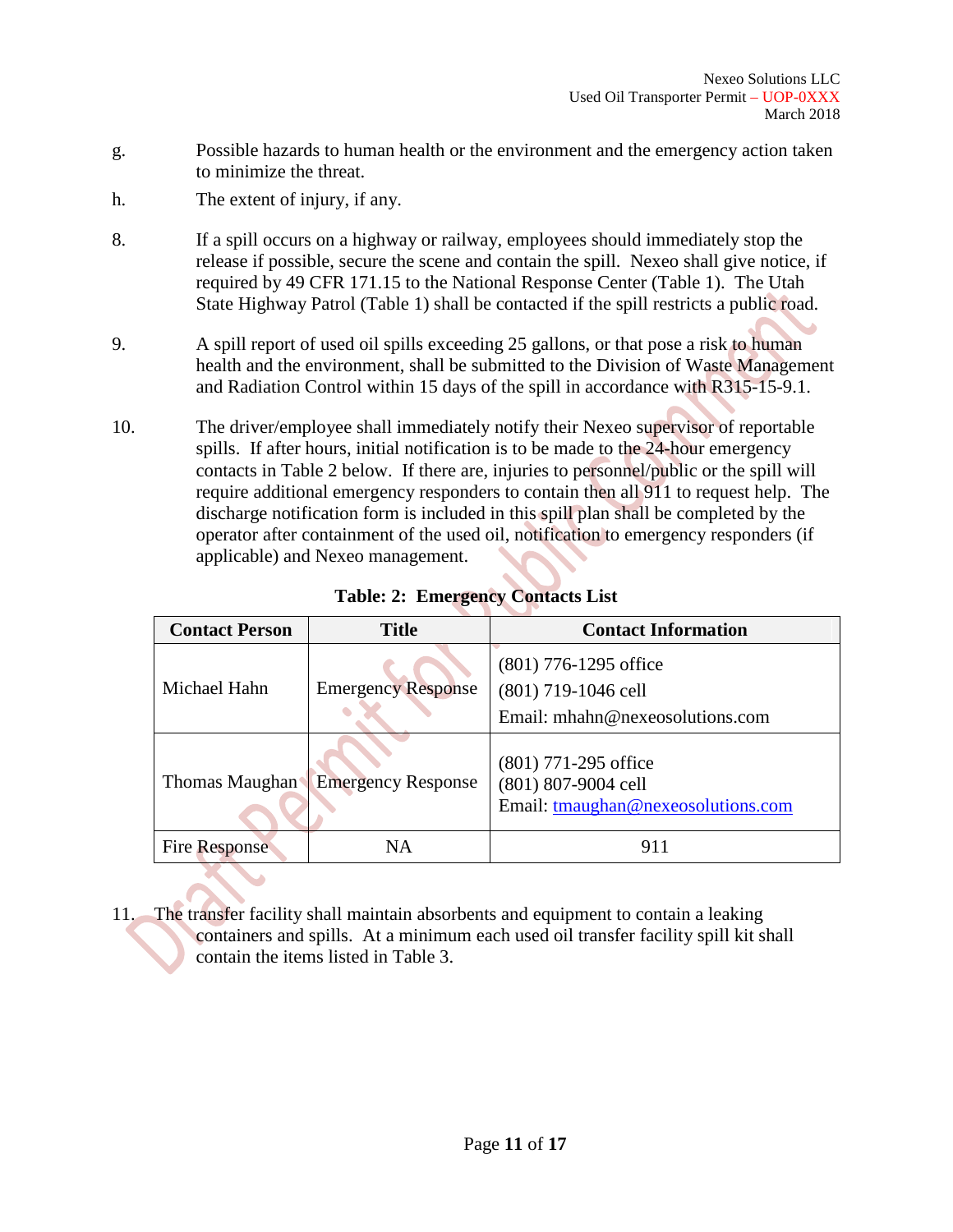| <b>Equipment Description</b>                                                      | Quantity         |  |
|-----------------------------------------------------------------------------------|------------------|--|
| Shovel / Broom / First Aid Kit / Fire Extinguisher                                | 1 each           |  |
| <b>Buckets</b>                                                                    |                  |  |
| Spill Absorbent Pads                                                              | 10               |  |
| <b>Granulated Absorbent</b>                                                       | $2 \text{ ft}^3$ |  |
| Absorbent Boom/oil sock                                                           |                  |  |
| Used Oil Emergency Controls - Spill Plan with Emergency<br><b>Contact Numbers</b> |                  |  |

## **Table 3: Spill Equipment Inventory for Transporter**

- 12. Employees are exempted from reporting de minimis drips to management that are immediately cleaned up by the responsible employee.
- 13. The Nexeo supervisor shall be responsible to initiate and complete any reporting and notification to the required Federal, State and local agencies.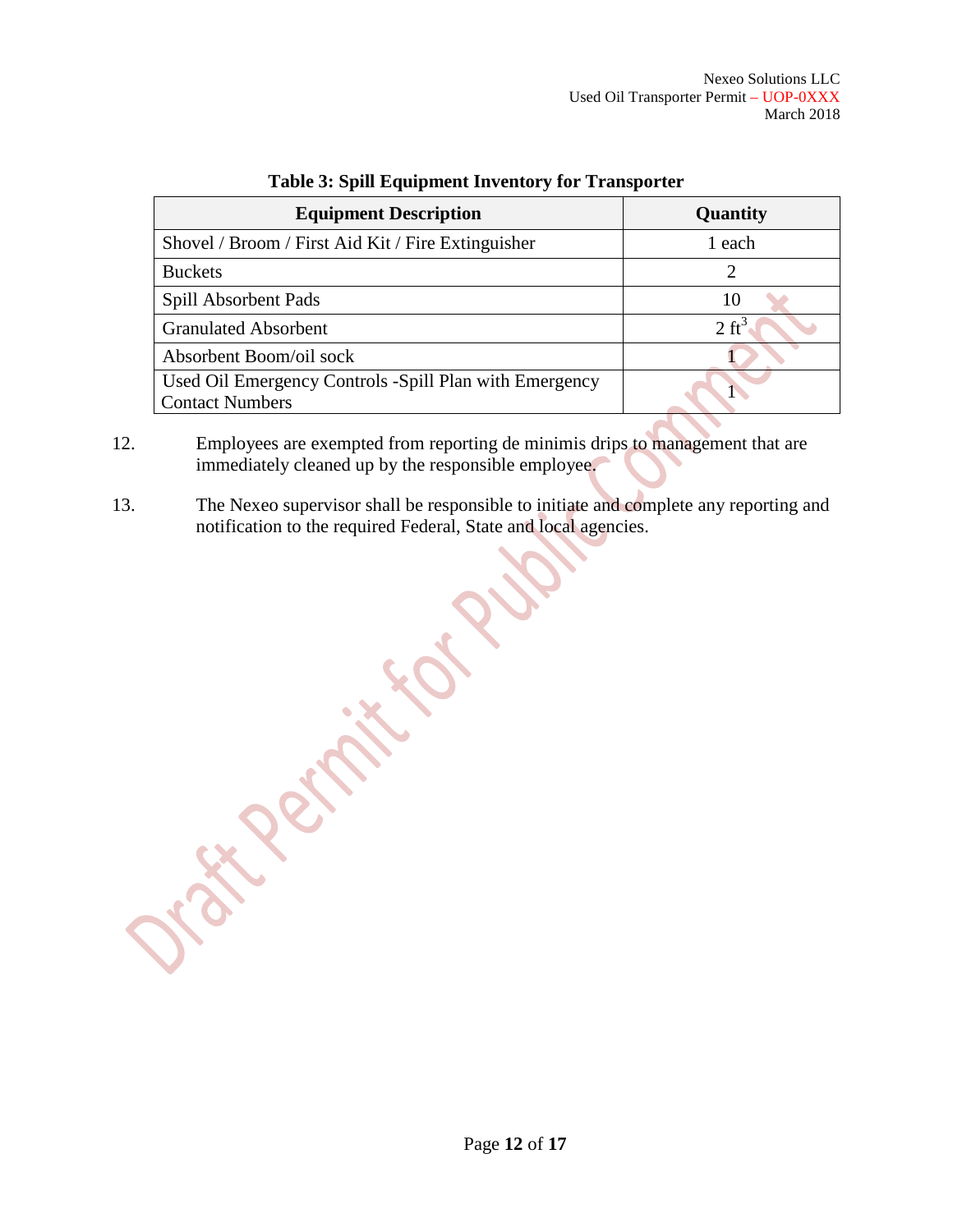# **Attachment 2**

## **Procedures for Recording Halogen Content**

The Permittee's drivers shall document the halogen content of the used oil, the determination method and date of entry, if applicable, on the shipping record as follows:

## **Bill of Lading (daily record for single transporter)**

1. When the Permittee determines the halogen content using halogen field screening methods or laboratory analytical methods in accordance with Attachment 3 (Sampling and Analytical Plan) the driver shall record the following halogen information:

Halogens < 1000 ppm/test

Halogens >1000 ppm/test

2. When the halogen content is provided using Generator Knowledge, the driver shall write the following:

Halogens <1000 ppm/GenKno

Halogens >1000 ppm/GenKno

\*Note: The daily Bill of Lading must be dated.

## **Manifest (record for single or multiple transporters)**

1. When the Permittee determines the halogen content using halogen field screening methods or laboratory analytical methods in accordance with Attachment 3 (Sampling and Analytical Plan) the driver shall record the following halogen information and date the entry in the special handling box of the manifest.

> Halogens < 1000 ppm/test **(Date)** Halogens >1000 ppm/test **(Date)**

2. When the halogen content is provided using Generator Knowledge, the driver shall write the following:

Halogens <1000 ppm/GenKno **(Date)**

Halogens >1000 ppm/GenKno **(Date)**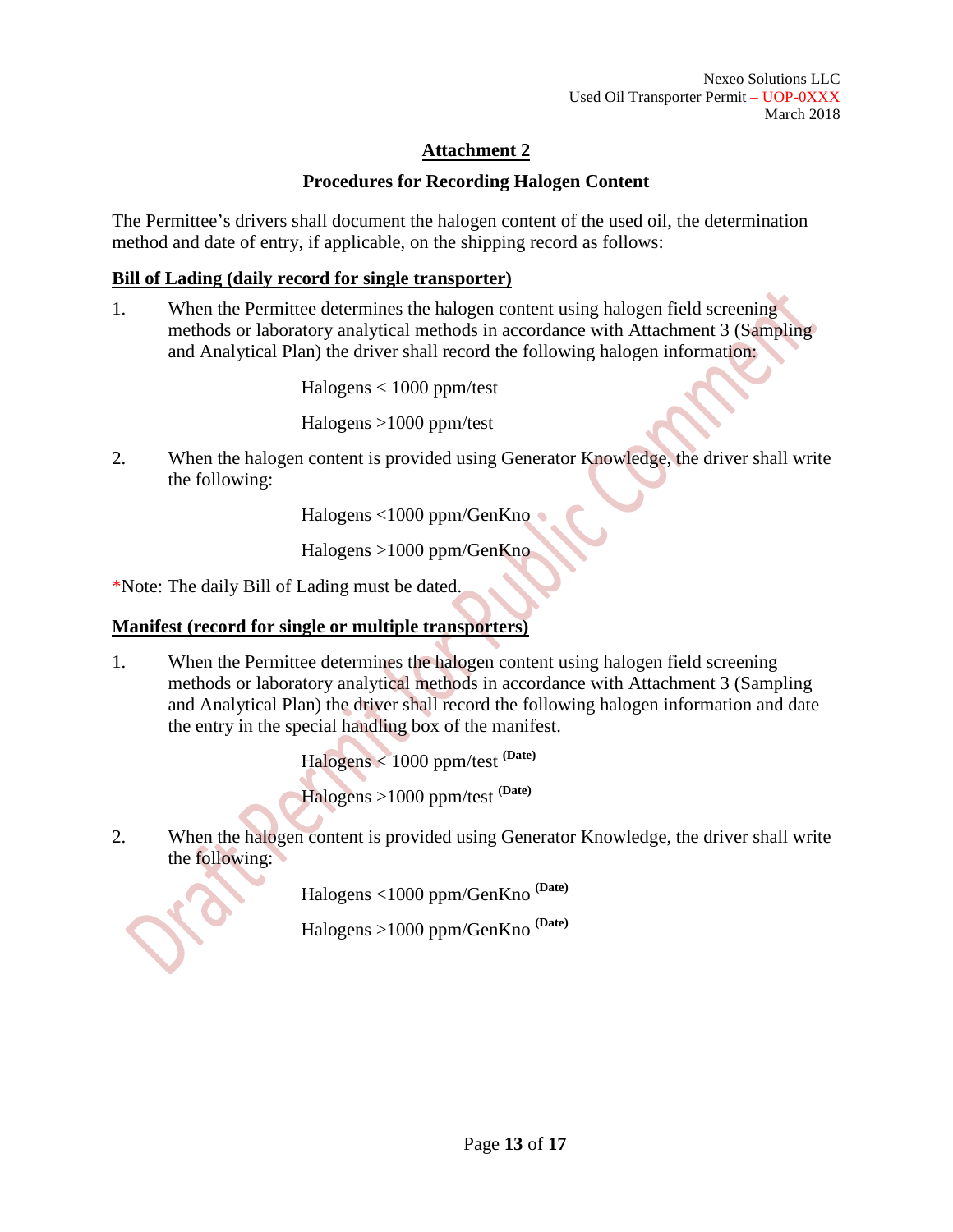## **Attachment 3**

## **Sampling and Analysis Plan**

#### **A. Halogen Verification Methods**

**A.1.** The Permittee shall verify that the halogen content of the used oil collected prior to transport in accordance with at least one of the halogen verification methods in Attachment 3, Condition C through E.

#### **B. Sample Collection**

- B.1. When performing sample collection, the Permittee shall ensure a representative sample is collected from tanks, totes, drums or other containers, if required, using sampling method in accordance with the procedures in Attachment 4 (Sample Collection Procedures). Sampling personnel shall be trained on appropriate sampling methods for each type of container and matrix.
- B.2. Drums or containers of used oil from different sources or processes shall be sampled individually at each generator's facility.
- B.3. Composite sampling is only allowed for a maximum of 500 gallons from containers of used oil that are generated from the same source or process at each generator's facility.

#### **C. Halogen Field Screening Methods**

- C.1. When the Permittee screens the generator's used oil to verify halogen concentration; the Permittee shall use a halogen field screening method in accordance with the following requirements:
- C.1.a. Used oil that contains less than 20% water shall be screened for halogens with a CLOR-D-TECT® halogen test kit (EPA Method 9077).
- C.1.b. Used oil that contains between 20% and 70% water shall be screened for halogens with a HYDROCLOR- $Q^{\circledast}$  test kit. The resulting halogen concentration must be corrected using the following conversion formula to calculate true halogen concentration.

#### *True Halogen Concentration = Reading Syringe + [(10 + ml oil in sample)/10]*

**Example**: sample contains 6 ml water and 4 ml oil (60% water) and the syringe reading is 2,000 ppm, then the true concentration is:

*2,000 ppm [(10 + 4)/10] = 2,800 ppm*

- C.1.c. Used oil that contains greater than 70% water shall be screened for halogens with a HYDROCLOR- $O^{\circledast}$  test kit. Correction of the halogen screening results is not required.
- C.2. The requirement for a quality control sample (duplicate) may be satisfied by testing prior to off-loading from permitted vehicles in accordance with the CLOR-D-TECT<sup>®</sup>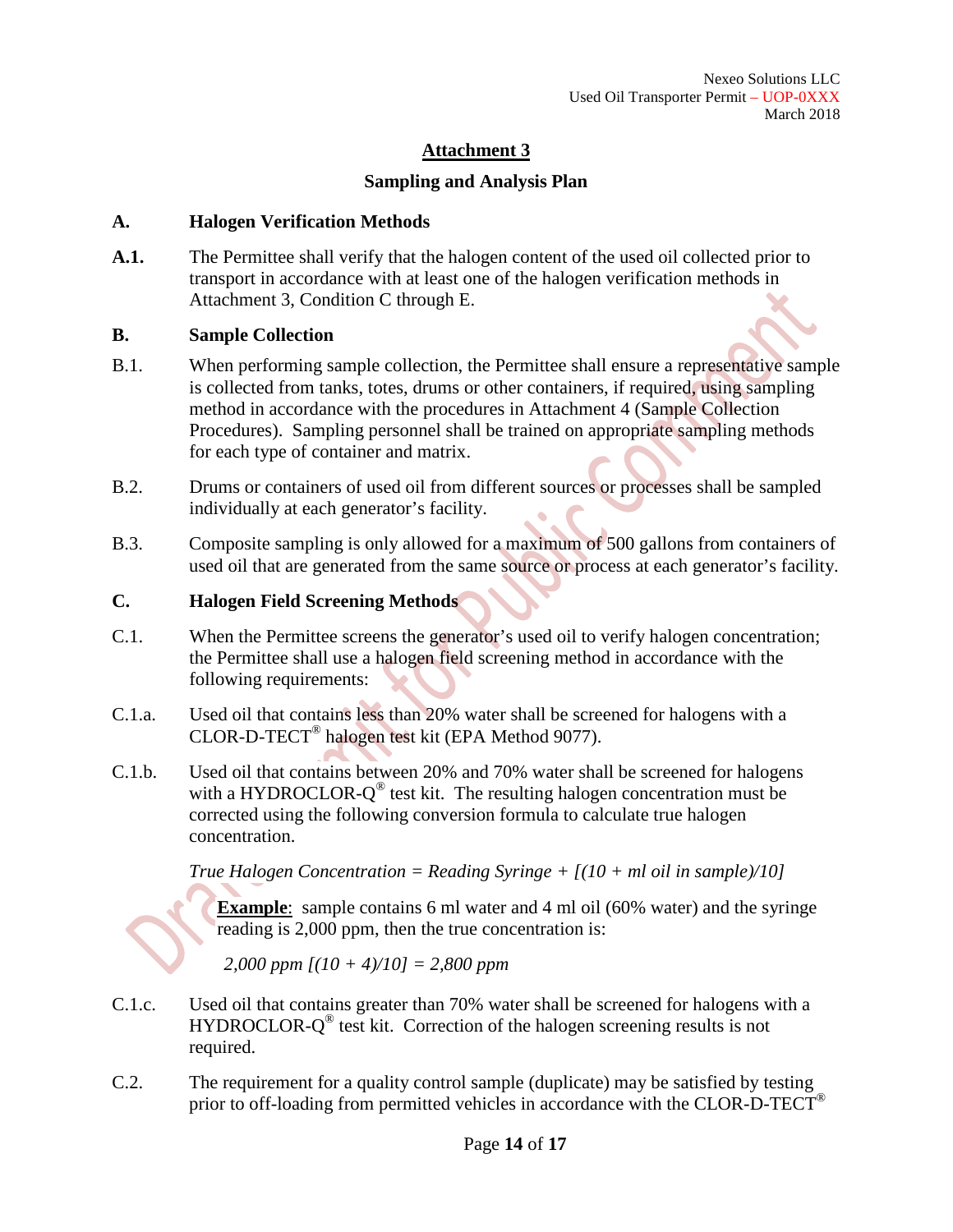kits (EPA Method 9077) and is not required for each load collected at individual generators.

C.3. The Permittee shall document on acceptance records or bill of lading the screening results.

## **D. Halogen Laboratory Analytical Methods**

- D.1. When the Permittee submits a representative used oil sample to a Utah-certified laboratory to analyze for total halogen concentration, the Permittee shall use Method 9076 or other equivalent method approved by the Director.
- D.2. The Permittee shall document the analytical results on the transportation document such as a bill of lading or manifest.

## **E. Halogen Generator Knowledge Method**

- E.1. The Permittee shall have information on file, (e.g., analytical testing, industry process knowledge) from the generator which is sufficient, as determined by the Director, to support the use of generator knowledge.
- E.2. The Permittee may not accept the use of a safety data sheet (SDS) as the sole source in making a halogen concentration determination.
- E.3. The Permittee shall document on the acceptance record the use of generator knowledge in accordance with Attachment 2 (Procedures for Recording Halogen Content).
- E.4. Used oil determined to be on-specification by a Utah-registered marketer can be collected and transported without further testing. Bills of lading, manifests or other used oil transportation records shall include copies of the analytical results for reference.

## **F. PCB Contaminated Used Oil**

- F.1. The Permittee shall not accept for transport used oil with PCB concentrations greater than or equal to 50 mg/kg. Used oils containing PCB concentrations greater than or equal to 50 mg/kg are subject to TSCA regulations 40 CFR 761. Used oils containing PCB concentrations greater than or equal to 2 mg/kg but less than 50 mg/kg are subject to both R315-15 of the Utah Administrative Code and 40 CFR 761.
- F.2. The Permittee shall obtain analytical results of dielectric oil used in transformers and other high voltage devices, verifying the PCB concentrations are less than 50 mg/kg prior to loading the used oil into the transportation vehicle.
- F.3. The Permittee shall determine the PCB concentration of other used oils not are not from transformers through written certification from the generator or laboratory testing.
- F.4. Used oil may not be diluted to avoid any provision of any federal or state environmental rules.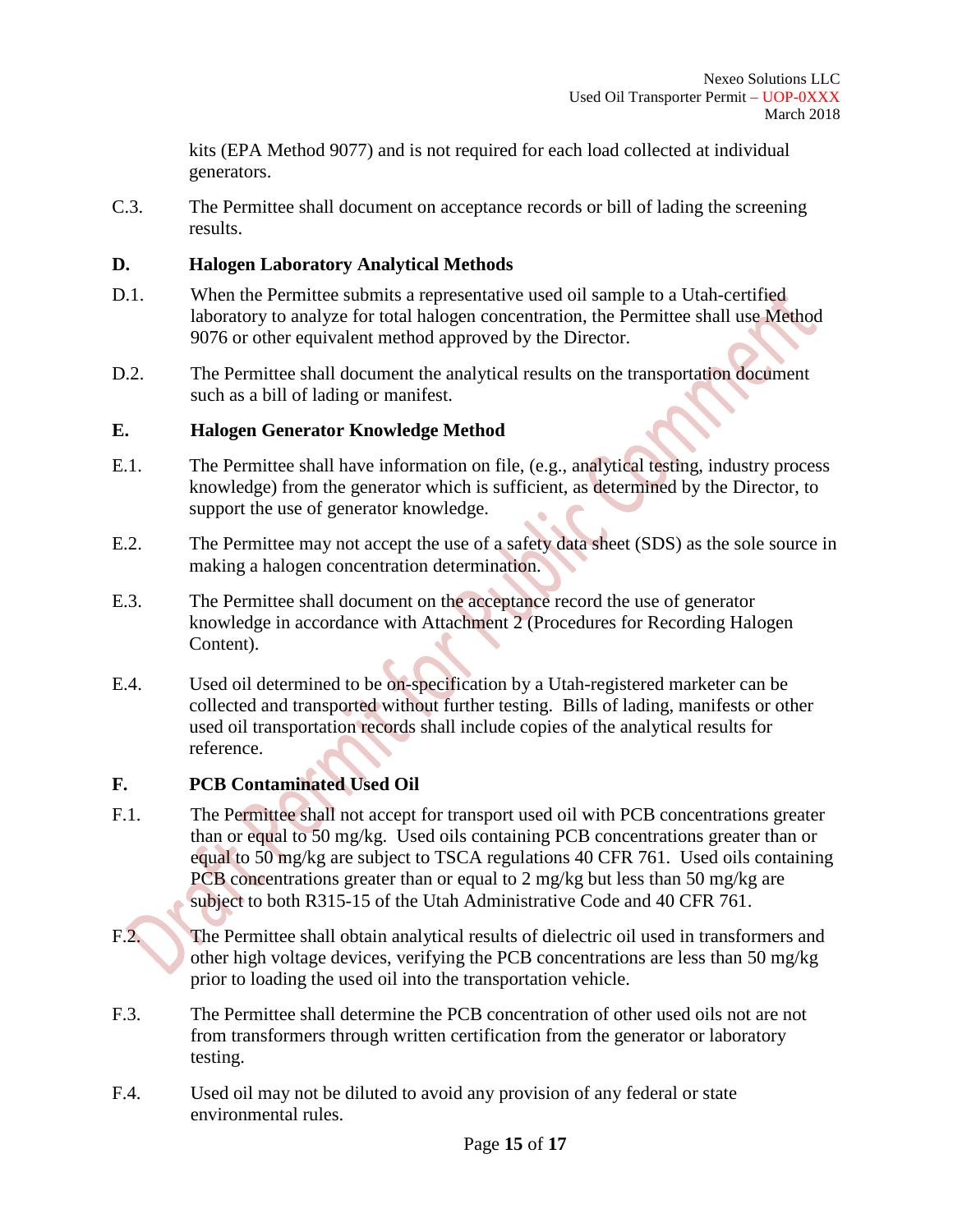- F.5. If PCB concentrations greater than or equal to 2 mg/kg have been transported, the Permittee shall assume that all subsequent loads of used oil are contaminated with PCBs and has a quantifiable PCB concentrations of 2 mg/kg or greater unless the equipment has been decontaminated as described in 40 CFR761 Subpart S.
- F.6. Table I lists required laboratory PCB sample preparation and analytical methods.

| <b>Sample Preparation</b>         | <b>Analytical Methods</b>                                                                                            | <b>Analytes</b>   |                              |
|-----------------------------------|----------------------------------------------------------------------------------------------------------------------|-------------------|------------------------------|
| <b>Methods</b>                    |                                                                                                                      |                   |                              |
|                                   | 8082A<br><b>PCB</b> Analytical Method<br>Analyses of the Aroclors<br>bolded/ $*$ in the last column<br>are mandatory | <b>PCB CAS RN</b> | <b>PCB</b><br><b>Aroclor</b> |
|                                   |                                                                                                                      | 12674-11-2        | $1016*$                      |
|                                   |                                                                                                                      | 147601-87-4       | 1210                         |
| 3500C<br>3580A<br>3665A (Cleanup) |                                                                                                                      | 151820-27-8       | 1216                         |
|                                   |                                                                                                                      | 11104-28-2        | $1221*$                      |
|                                   |                                                                                                                      | 37234-40-5        | 1231                         |
|                                   |                                                                                                                      | 11141-16-5        | $1232*$                      |
|                                   |                                                                                                                      | 71328-89-7        | 1240                         |
|                                   |                                                                                                                      | 53469-21-9        | $1242*$                      |
|                                   |                                                                                                                      | 12672-29-6        | $1248*$                      |
|                                   |                                                                                                                      | 165245-51-2       | 1250                         |
|                                   |                                                                                                                      | 89577-78-6        | 1252                         |
|                                   |                                                                                                                      | 11097-69-1        | 1254*                        |
|                                   |                                                                                                                      | 11096-82-5        | <b>1260*</b>                 |
|                                   |                                                                                                                      | 37324-23-5        | 1262                         |
|                                   |                                                                                                                      | 11100-14-4        | 1268                         |

## **Table I: PCB Sample Preparation and Analytical Methods**

Jer.